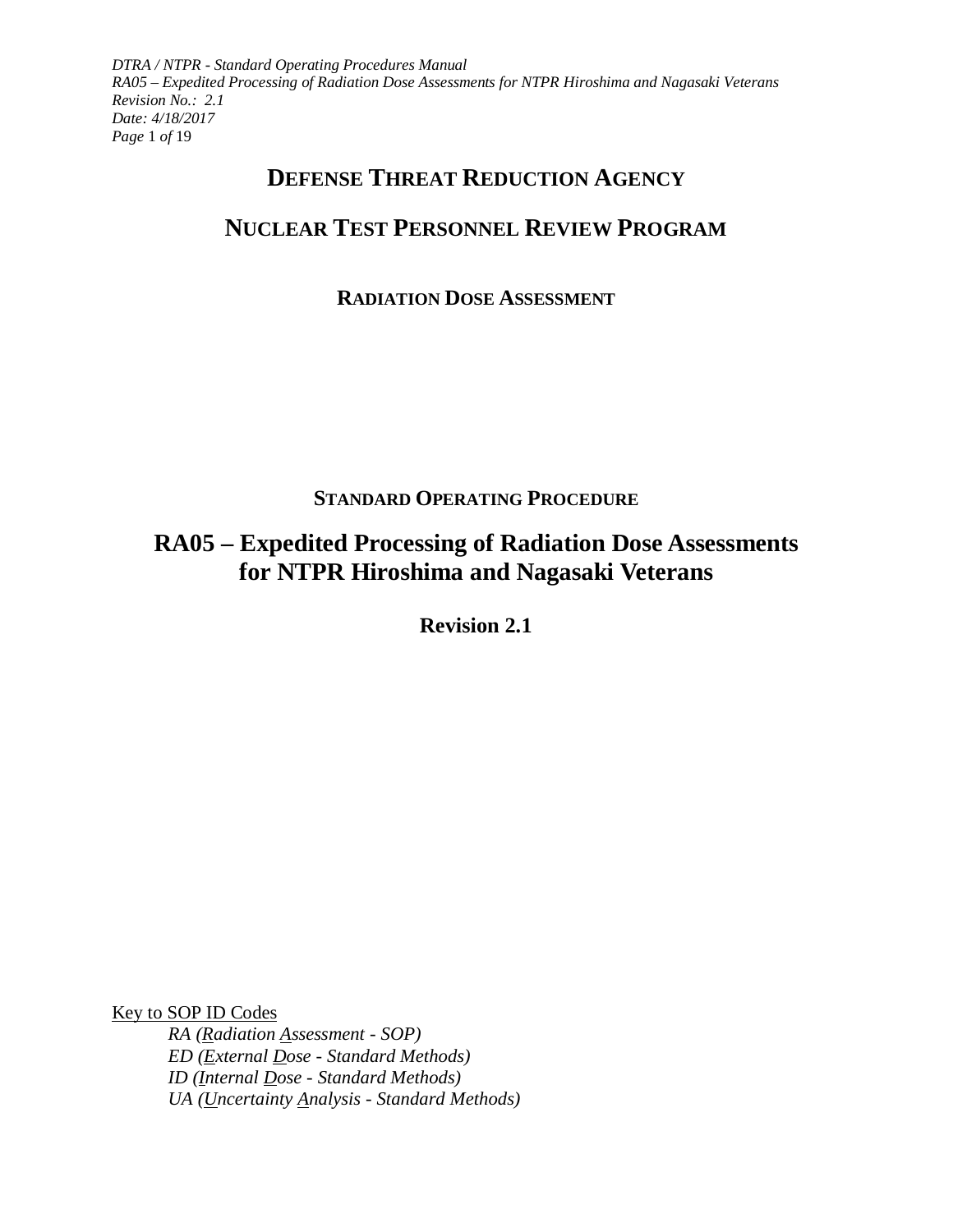*DTRA / NTPR - Standard Operating Procedures Manual RA05 – Expedited Processing of Radiation Dose Assessments for NTPR Hiroshima and Nagasaki Veterans Revision No.: 2.1 Date: 4/18/2017 Page* 2 *of* 19

 $\mathsf{r}$ 

|          | <b>Revision Control</b>                                                                                                                                                                                                                                                                                                                         |                      |                           |
|----------|-------------------------------------------------------------------------------------------------------------------------------------------------------------------------------------------------------------------------------------------------------------------------------------------------------------------------------------------------|----------------------|---------------------------|
| Revision | <b>Revision Description</b>                                                                                                                                                                                                                                                                                                                     | <b>Revision Date</b> | Authorization<br>Official |
| 1.0      | Original Version                                                                                                                                                                                                                                                                                                                                | 6/1/2015             | Daniel N. Mannis          |
| 1.1      | Minor text edits, Section 5.8 removed the requirement to<br>compare Full RDA doses to the EPG dose values, Section<br>5.6 added the option for a consult or detailed Full RDA,<br>removed reference to DTRA-TR-15-044 as it is not in<br>publication yet – replaced with NTPR-TM-14-02, and<br>removed references not used in this procedure.   | 6/23/2015            | Daniel N. Mannis          |
| 2.0      | Updated the doses in Table A1-1 to reflect weathering<br>effects; clarified further evaluation actions, primarily in<br>Sections 3.3 and 5.5, and Figure 1; deleted previous<br>Section 5.5; replaced all references to NTPR-TM-14-02<br>with DTRA-TR-15-044; other text edits to improve<br>clarity, consistency, and to correct minor errors. | 2/8/2016             | Daniel N. Mannis          |
| 2.1      | Minor changes to some rounded doses in Table A1-1; split<br>Table A1-1 into three tables; clarifications to the text in<br>Sections 5.5.1 and 5.7; other minor editorial changes.                                                                                                                                                               | 4/18/2017            | Lee A. Alleman            |
|          |                                                                                                                                                                                                                                                                                                                                                 |                      |                           |
|          |                                                                                                                                                                                                                                                                                                                                                 |                      |                           |
|          |                                                                                                                                                                                                                                                                                                                                                 |                      |                           |
|          |                                                                                                                                                                                                                                                                                                                                                 |                      |                           |
|          |                                                                                                                                                                                                                                                                                                                                                 |                      |                           |
|          |                                                                                                                                                                                                                                                                                                                                                 |                      |                           |
|          |                                                                                                                                                                                                                                                                                                                                                 |                      |                           |
|          |                                                                                                                                                                                                                                                                                                                                                 |                      |                           |
|          |                                                                                                                                                                                                                                                                                                                                                 |                      |                           |
|          |                                                                                                                                                                                                                                                                                                                                                 |                      |                           |
|          |                                                                                                                                                                                                                                                                                                                                                 |                      |                           |
|          |                                                                                                                                                                                                                                                                                                                                                 |                      |                           |
|          |                                                                                                                                                                                                                                                                                                                                                 |                      |                           |
|          |                                                                                                                                                                                                                                                                                                                                                 |                      |                           |
|          |                                                                                                                                                                                                                                                                                                                                                 |                      |                           |
|          |                                                                                                                                                                                                                                                                                                                                                 |                      |                           |
|          |                                                                                                                                                                                                                                                                                                                                                 |                      |                           |
|          |                                                                                                                                                                                                                                                                                                                                                 |                      |                           |
|          |                                                                                                                                                                                                                                                                                                                                                 |                      |                           |
|          |                                                                                                                                                                                                                                                                                                                                                 |                      |                           |
|          |                                                                                                                                                                                                                                                                                                                                                 |                      |                           |
|          |                                                                                                                                                                                                                                                                                                                                                 |                      |                           |
|          |                                                                                                                                                                                                                                                                                                                                                 |                      |                           |
|          |                                                                                                                                                                                                                                                                                                                                                 |                      |                           |
|          |                                                                                                                                                                                                                                                                                                                                                 |                      |                           |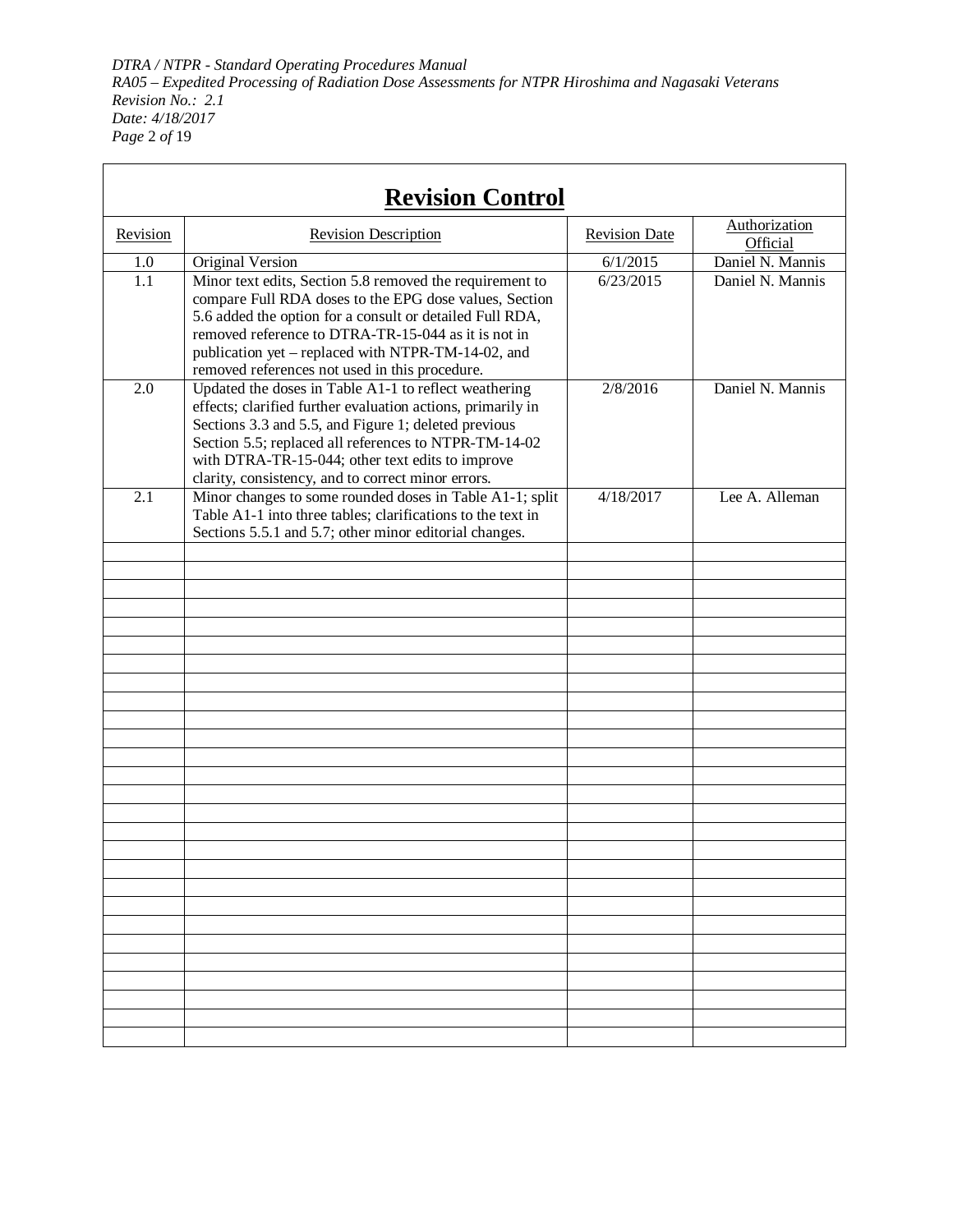*DTRA / NTPR - Standard Operating Procedures Manual RA05 – Expedited Processing of Radiation Dose Assessments for NTPR Hiroshima and Nagasaki Veterans Revision No.: 2.1 Date: 4/18/2017 Page* 3 *of* 19

# **Table of Contents**

| 1. |              |                                                                    |  |  |  |  |
|----|--------------|--------------------------------------------------------------------|--|--|--|--|
| 2. |              |                                                                    |  |  |  |  |
| 3. |              |                                                                    |  |  |  |  |
|    | 3.1          |                                                                    |  |  |  |  |
|    | 3.2          |                                                                    |  |  |  |  |
|    | 3.3          |                                                                    |  |  |  |  |
|    | 3.4          |                                                                    |  |  |  |  |
| 4. |              |                                                                    |  |  |  |  |
| 5. |              |                                                                    |  |  |  |  |
|    | 5.1          |                                                                    |  |  |  |  |
|    | 5.2          |                                                                    |  |  |  |  |
|    | 5.3          | Decision Summary Sheet Documentation by NTPR Researcher11          |  |  |  |  |
|    | 5.4          |                                                                    |  |  |  |  |
|    | 5.5          |                                                                    |  |  |  |  |
|    |              | 5.5.1                                                              |  |  |  |  |
|    |              | 5.5.2                                                              |  |  |  |  |
|    | 5.6          | Assigning Default Expedited Processing Group Dose Components 13    |  |  |  |  |
|    | 5.7          | Assigning Dose Components from a full Radiation Dose Assessment 13 |  |  |  |  |
|    | 5.8          |                                                                    |  |  |  |  |
|    | 5.9          |                                                                    |  |  |  |  |
| 6. |              |                                                                    |  |  |  |  |
| 7. |              |                                                                    |  |  |  |  |
| 8. |              |                                                                    |  |  |  |  |
| 9. |              |                                                                    |  |  |  |  |
|    | Attachment 1 | Expedited Processing Group (EPG) Doses for H&N Participants 16     |  |  |  |  |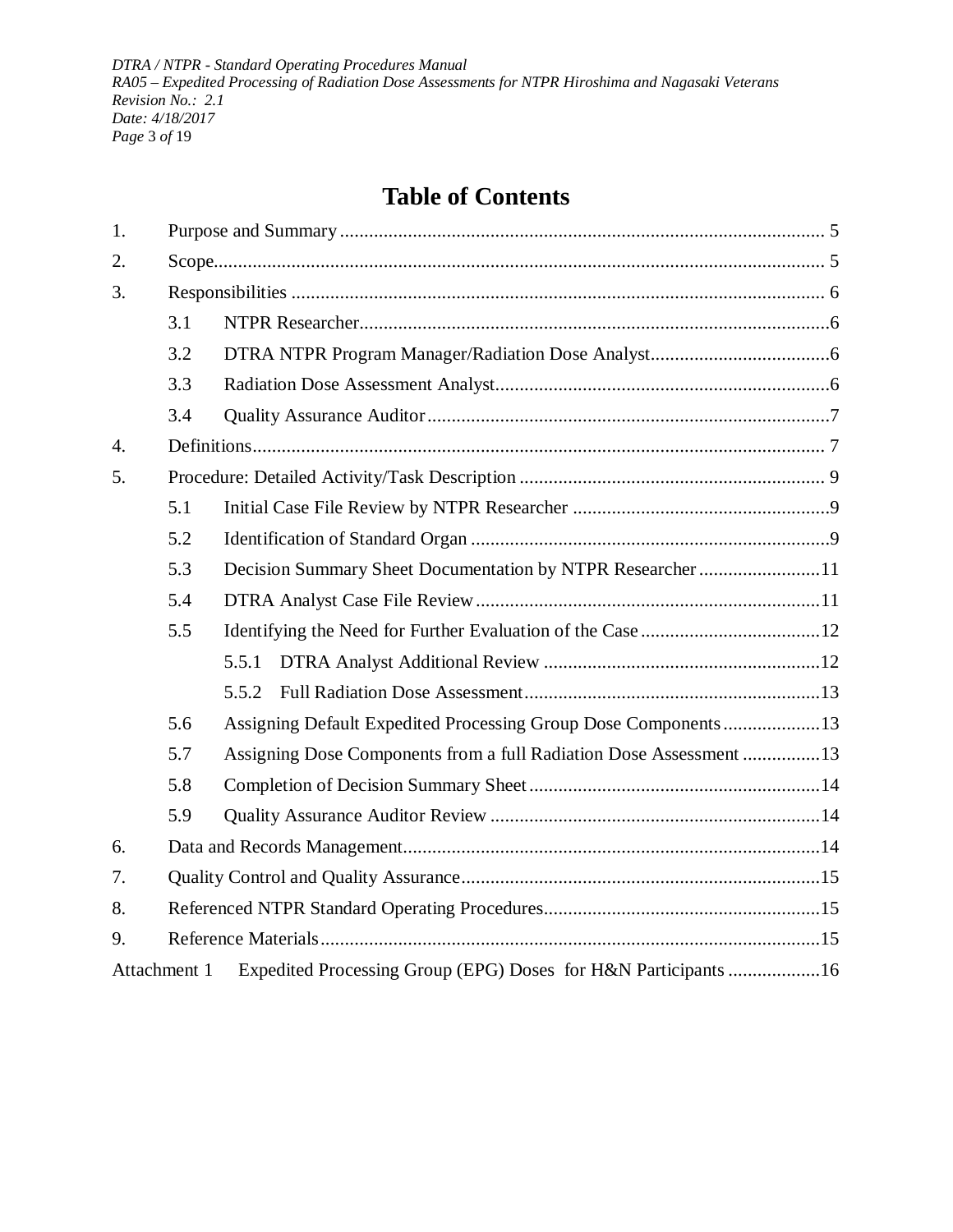*DTRA / NTPR - Standard Operating Procedures Manual RA05 – Expedited Processing of Radiation Dose Assessments for NTPR Hiroshima and Nagasaki Veterans Revision No.: 2.1 Date: 4/18/2017 Page* 4 *of* 19

# **List of Figures**

|--|--|--|

## **List of Tables**

| Table A1-1. Whole Body and Internal Organ Expedited Processing Group (EPG) Doses for      |
|-------------------------------------------------------------------------------------------|
|                                                                                           |
| Table A1-2. Eye Lens and Skin Expedited Processing Group (EPG) Doses for H&N Participants |
| Table A1-3. Expedited Processing Group (EPG) Total Organ Doses for H&N Participants19     |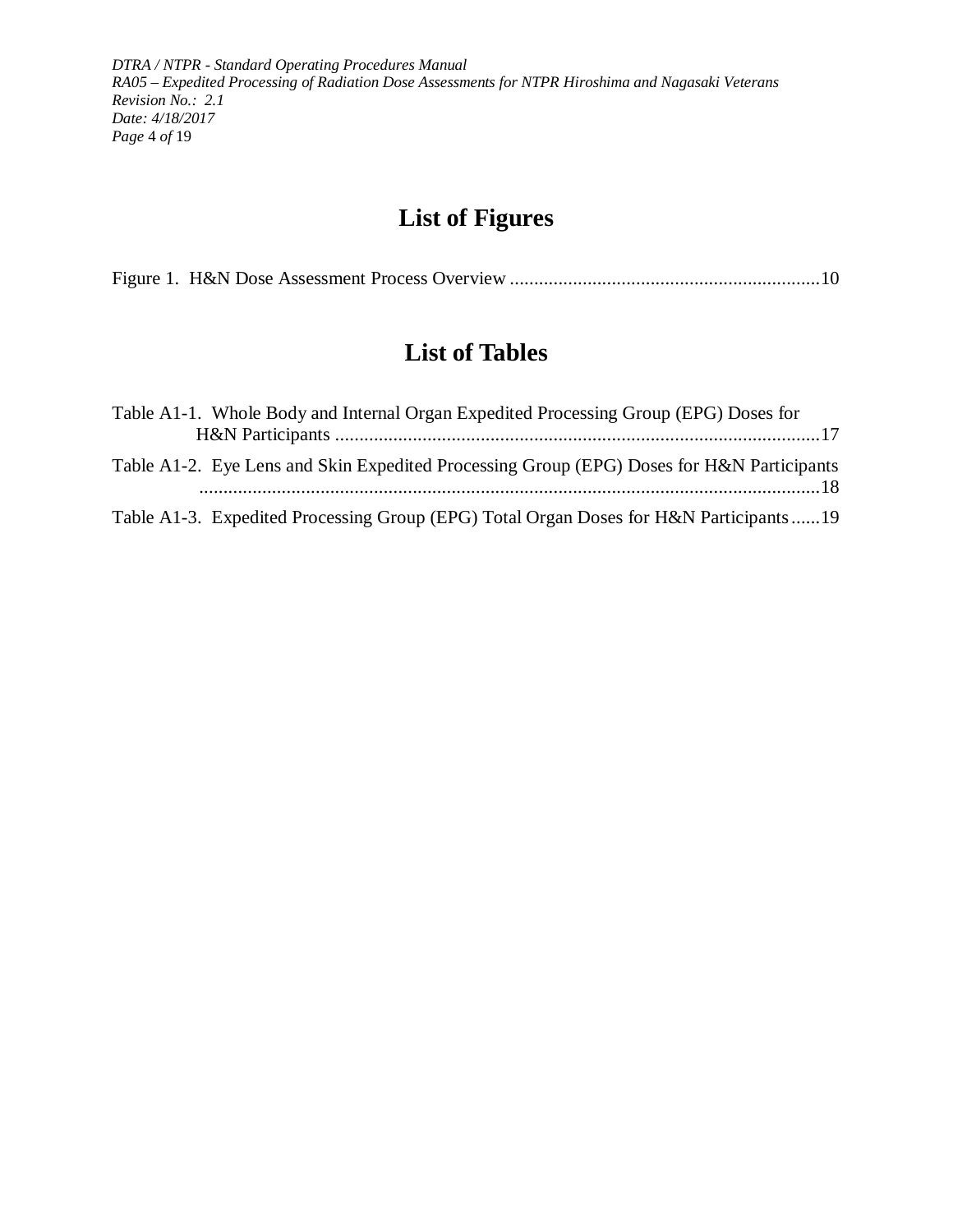*DTRA / NTPR - Standard Operating Procedures Manual RA05 – Expedited Processing of Radiation Dose Assessments for NTPR Hiroshima and Nagasaki Veterans Revision No.: 2.1 Date: 4/18/2017 Page* 5 *of* 19

#### **Standard Operating Procedure**

#### **RA05 – Expedited Processing of Radiation Dose Assessments for NTPR Hiroshima and Nagasaki Veterans**

#### <span id="page-4-0"></span>**1. Purpose and Summary**

This standard operating procedure (SOP) describes the roles, responsibilities, and methodology for processing Department of Defense (DOD) Defense Threat Reduction Agency (DTRA) Nuclear Test Personnel Review (NTPR) radiation dose assessments (RDAs). These assessments are performed in response to requests from the U.S. Department of Veterans Affairs (VA) on behalf of NTPR Hiroshima and Nagasaki (H&N) veterans. In particular, the SOP provides specific criteria and detailed actions to accomplish expedited processing of the majority of H&N cases received by DTRA. Expedited processing involves assignment of upper-bound group-based estimated radiation doses to veterans with qualifying potential radiation exposure scenarios. Expedited processing of H&N RDAs supports more timely response to VA requests and more timely decision-making for veterans' claims than if individual-specific, full RDAs were performed for every case. For H&N cases not qualifying for expedited processing under the criteria in this SOP, direction is provided for conducting full RDAs for those cases, including reference to appropriate DTRA NTPR SOPs. Finally, requirements and procedures for data and records management, and associated quality assurance (QA) activities are provided for completion of case processing.

This SOP is written for qualified NTPR researchers, DTRA analysts, RDA analysts, and QA auditors who process and evaluate H&N veteran cases received from the VA, and for managers who oversee the entire dose assessment process. The SOP conforms with procedures, methods, quality standards of assessment products, and established NTPR policies and guidelines.

#### <span id="page-4-1"></span>**2. Scope**

This SOP applies to all radiation dose assessments for H&N participants, defined as veterans with qualifying exposure scenarios resulting from participation as World War II (WWII) Prisoners of War (POW) in Japan, or as members of the post-WWII occupation forces that moved in or around Hiroshima and Nagasaki, Japan. All H&N participant cases are initially evaluated for eligibility for expedited processing, and qualifying cases are processed according to the detailed methodology described herein. The doses to be assigned under expedited processing described in this SOP are well below the doses that would result in service connection for a claimant. Cases that do not initially qualify for expedited processing under the criteria in this SOP require more individualized dose assessment as discussed in this SOP. The SOP is applicable primarily to cases involving cancers of one or more internal organs or skin, but is also applicable to non-cancerous conditions.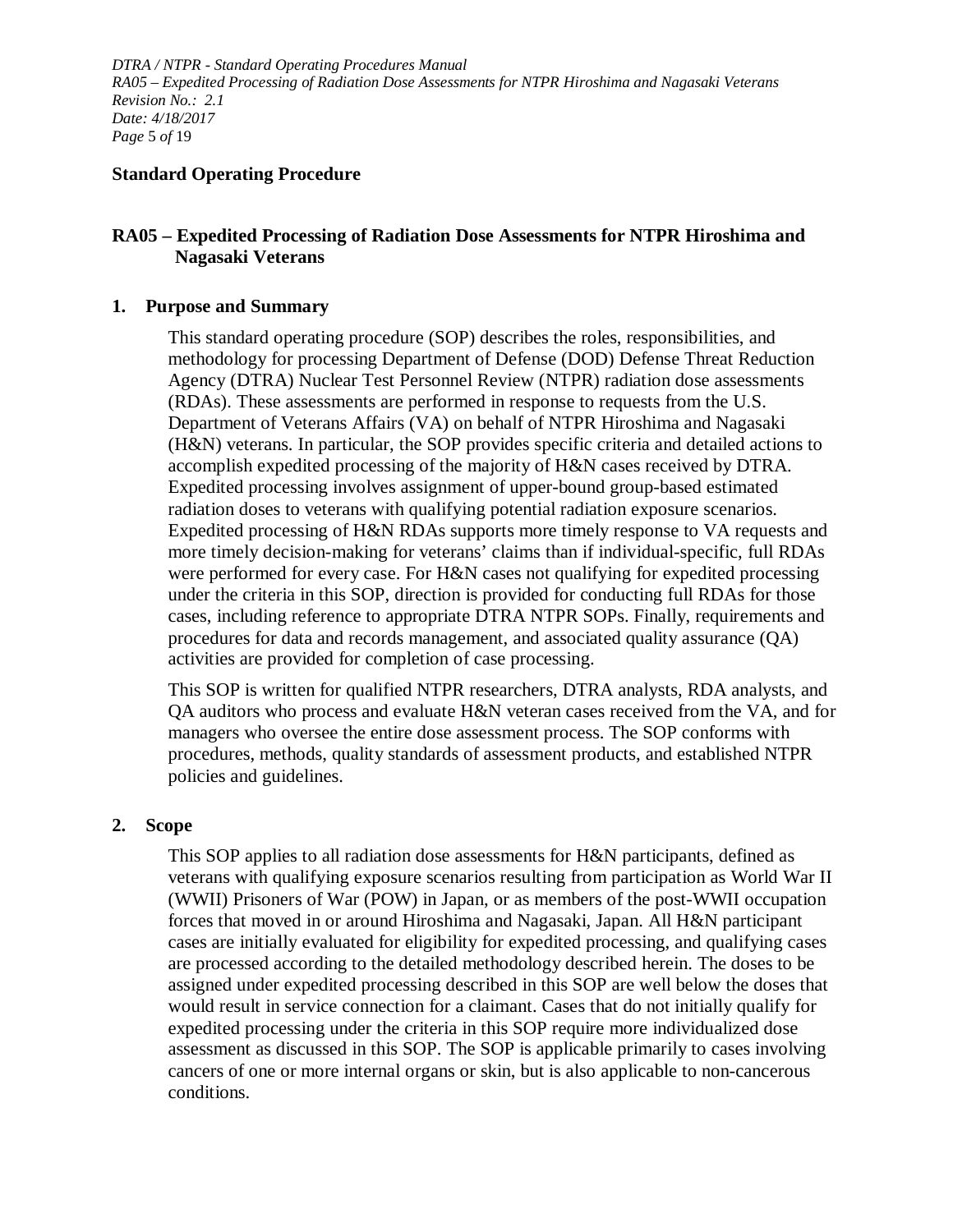*DTRA / NTPR - Standard Operating Procedures Manual RA05 – Expedited Processing of Radiation Dose Assessments for NTPR Hiroshima and Nagasaki Veterans Revision No.: 2.1 Date: 4/18/2017 Page* 6 *of* 19

The expedited processing methodology addresses all aspects of radiation dose determination to satisfy the requirements of Title 38, Code of Federal Regulations, Part 3, § 3.309 *Disease subject to presumptive service connection* and § 3.311 *Claims based on exposure to ionizing radiation*. The methodology described in this SOP assures that radiation dose assessments provide full consideration of benefit of the doubt as implemented in response to DTRA's guidance for assuring consistency with Department of Veterans Affairs requirements in 38 CFR 3.102 (VA, 1985).

#### <span id="page-5-1"></span><span id="page-5-0"></span>**3. Responsibilities**

### **3.1 NTPR Researcher**

The NTPR researcher is responsible for conducting the initial case review. The NTPR Researcher completes the input fields of the DTRA Decision Summary Sheet (DSS) that provide historical and dose-related information from the Nuclear Test Review Information System (NuTRIS) database. The NTPR researcher shall also summarize veteran's comments with clarifications and responses based on historical and dose-related information from records and document any special considerations in the DSS.

### <span id="page-5-2"></span>**3.2 DTRA NTPR Program Manager/Radiation Dose Analyst**

The DTRA NTPR Program Manager or designee in the position of DTRA NTPR radiation dose analyst (DTRA analyst) performs the majority of tasks required to assign Expedited Processing (EP) doses, including:

- reviewing veteran-provided, historical, NTPR-developed, and other radiation-related information pertinent to the veteran's potential exposure;
- determining the need for additional, veteran-specific information;
- determining the applicability of the EP dose assignments to an individual veteran's case;
- determining the need for, and if necessary, providing or requesting further evaluation of a case to determine the applicability of the EP dose assignments;
- documenting the radiation dose assignment evaluation and decision-making process in the DTRA DSS and/or the VA response letter;
- assigning EP doses, if applicable, and documenting the assignment in the DTRA DSS and/or VA response letter; and
- reviewing the results of QA auditor reviews, as applicable.

#### <span id="page-5-3"></span>**3.3 Radiation Dose Assessment Analyst**

At the request of the DTRA analyst, the RDA analyst provides consultative discussions during any further evaluation of a case by the DTRA analyst, to assist in determining the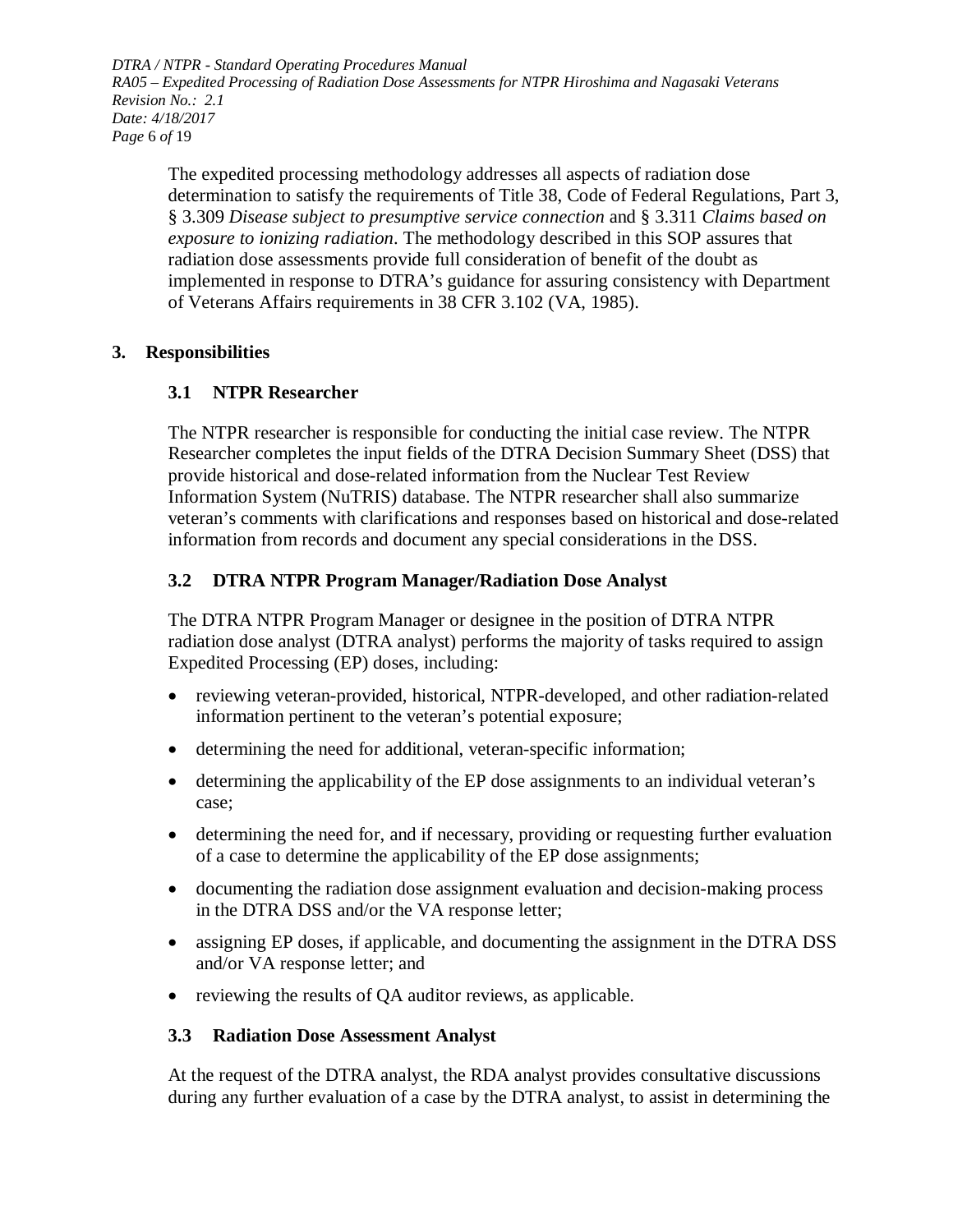*DTRA / NTPR - Standard Operating Procedures Manual RA05 – Expedited Processing of Radiation Dose Assessments for NTPR Hiroshima and Nagasaki Veterans Revision No.: 2.1 Date: 4/18/2017 Page* 7 *of* 19

applicability of the EP dose assignment. In addition, the RDA analyst may be requested to perform a full RDA in accordance with SOP RA01 (DTRA, 2017).

#### <span id="page-6-0"></span>**3.4 Quality Assurance Auditor**

The quality assurance auditor (QA auditor), with the assistance of a QA reviewer as requested, performs and documents independent quality assurance/quality control (QA/QC) reviews of the decision-making process and the resulting dose assignment as documented in the DTRA DSS and/or RDA documentation to assure that they are clear, complete, and prepared in accordance with NTPR policies and procedures. The QA auditor documents the results of the review on a QA/QC Review Report for Decision Summary Sheet.

#### <span id="page-6-1"></span>**4. Definitions**

| <b>DOD</b>      | Department of Defense                                            |
|-----------------|------------------------------------------------------------------|
| Dose component  | Potential contributors to total organ dose, including:           |
|                 | neutron dose;<br>п                                               |
|                 | initial gamma dose;<br>п                                         |
|                 | external gamma dose from residual radiation;<br>п                |
|                 | external dose from other sources (e.g., check sources,<br>п      |
|                 | calibration sources);                                            |
|                 | internal alpha dose; and/or<br>п                                 |
|                 | internal beta-plus-gamma dose.<br>Г                              |
| <b>DSS</b>      | Decision summary sheet (DTRA, 2017, SOP RA02,                    |
|                 | Attachment 4), an electronic NuTRIS database report              |
|                 | documenting key information and results of the DTRA NTPR         |
|                 | dose assignment process, including:                              |
|                 | historical veteran participation and dose-related information    |
|                 | from the NuTRIS database;                                        |
|                 | a summary of veteran comments with DTRA NTPR<br>п                |
|                 | clarifications and responses based on historical and dose-       |
|                 | related information from records;                                |
|                 | documentation of the DTRA NTPR evaluation and decision-<br>ш     |
|                 | making process for dose assignment; and                          |
|                 | the assigned doses.                                              |
| <b>DTRA</b>     | <b>Defense Threat Reduction Agency</b>                           |
| EP              | Expedited processing.                                            |
| <b>EPG</b>      | Expedited processing group as documented in McKenzie-Carter      |
|                 | and Egbert $(2015)$ .                                            |
| <b>EPG</b> Dose | Expedited processing group dose, the estimated upper-bound       |
|                 | dose value for external gamma, internal alpha, and internal beta |
|                 | plus gamma radiation.                                            |
| <b>Full RDA</b> | An RDA developed by an RDA analyst that uses veteran-specific    |
|                 | dose parameter values to estimate doses and upper-bound doses in |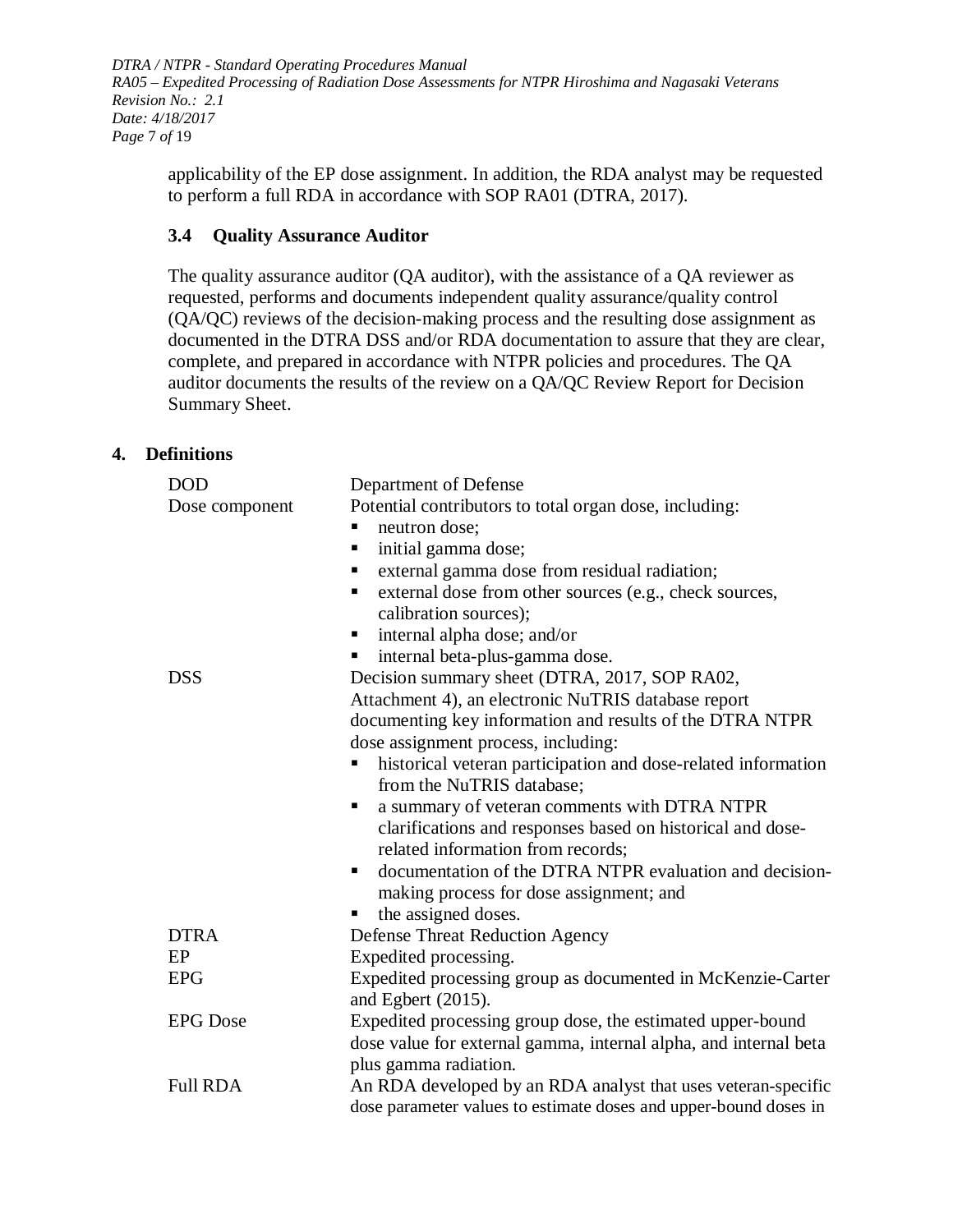*DTRA / NTPR - Standard Operating Procedures Manual RA05 – Expedited Processing of Radiation Dose Assessments for NTPR Hiroshima and Nagasaki Veterans Revision No.: 2.1 Date: 4/18/2017 Page* 8 *of* 19

|                    | accordance with SOP RA01. A full RDA is performed for cases                                                                           |
|--------------------|---------------------------------------------------------------------------------------------------------------------------------------|
|                    | that are excluded from expedited processing.                                                                                          |
| Further evaluation | Case file evaluation beyond the initial review by the DTRA                                                                            |
|                    | analyst. Further evaluation of an H&N case may include:                                                                               |
|                    | an additional documented DTRA analyst review,                                                                                         |
|                    | supplemented with a consultation with an RDA analyst as                                                                               |
|                    | needed, or                                                                                                                            |
|                    | a full RDA prepared in accordance with SOP RA01 (DTRA,<br>п                                                                           |
|                    | 2017).                                                                                                                                |
| H&N                | Hiroshima and Nagasaki, locations included in the NTPR                                                                                |
|                    | program for selected World War II POWs and post-World War II                                                                          |
|                    | occupation forces during specified time periods.                                                                                      |
| LD                 | Limiting dose, radiation dose values taken from                                                                                       |
|                    | McKenzie-Carter and Egbert (2015)                                                                                                     |
| NIOSH-IREP         | National Institute of Occupational Safety and Health Interactive                                                                      |
|                    | RadioEpidemiological Program, a computer code used to                                                                                 |
|                    | calculate the probability that a cancer was caused by a radiation                                                                     |
|                    | dose.                                                                                                                                 |
| <b>NTPR</b>        | <b>Nuclear Test Personnel Review</b>                                                                                                  |
| <b>NTS</b>         | Nevada Test Site, a site of U.S. atmospheric nuclear weapons                                                                          |
|                    | testing.                                                                                                                              |
| <b>NuTRIS</b>      | Nuclear Test Review Information System, a computer database                                                                           |
|                    | of veteran information and assigned doses and upper-bounds.                                                                           |
| <b>POW</b>         | Prisoner of war; a veteran held as a prisoner by the Japanese                                                                         |
|                    | during World War II.                                                                                                                  |
| <b>PPG</b>         | Pacific Proving Ground, a site of U.S. atmospheric nuclear                                                                            |
|                    | weapons testing.                                                                                                                      |
| <b>PM</b>          | Program manager                                                                                                                       |
| QA                 | Quality assurance                                                                                                                     |
| QC                 | Quality control                                                                                                                       |
| <b>RDA</b>         | Radiation dose assessment (see "Full RDA" above)                                                                                      |
| <b>SOP</b>         | <b>Standard Operating Procedure</b>                                                                                                   |
| Surrogate organ    | An NTPR standard organ used for dose calculations as a                                                                                |
|                    | substitute organ when no published dose conversion factors are                                                                        |
|                    | available for the requested disease or medical condition.                                                                             |
|                    |                                                                                                                                       |
| Target organ       | The biological organ or tissue that is associated with the specific<br>medical condition for which a radiation dose determination has |
|                    |                                                                                                                                       |
|                    | been requested by the VA.                                                                                                             |
| <b>TOD</b>         | Total organ dose, the total of all external and internal dose                                                                         |
|                    | components for a target organ.                                                                                                        |
| VA                 | U.S. Department of Veterans Affairs                                                                                                   |
| <b>VBDR</b>        | Veterans' Advisory Board on Dose Reconstruction                                                                                       |
| XP                 | Expedited processing methodology as documented in SOP RA02                                                                            |
|                    | (DTRA, 2017).                                                                                                                         |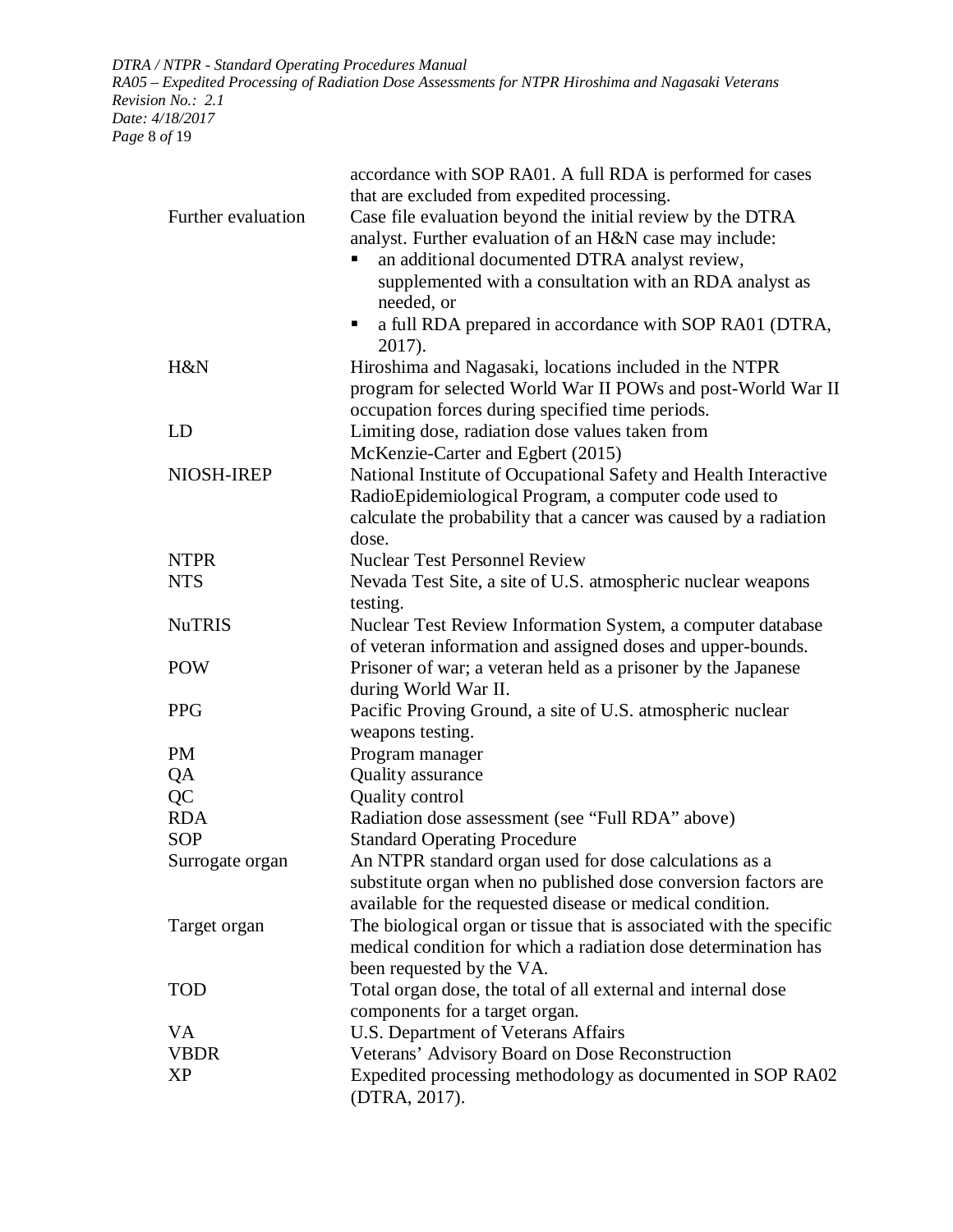*DTRA / NTPR - Standard Operating Procedures Manual RA05 – Expedited Processing of Radiation Dose Assessments for NTPR Hiroshima and Nagasaki Veterans Revision No.: 2.1 Date: 4/18/2017 Page* 9 *of* 19

#### <span id="page-8-0"></span>**5. Procedure: Detailed Activity/Task Description**

The methodology for expedited processing of qualified NTPR H&N cases described in this SOP utilizes the expedited processing group (EPG) upper-bound doses documented in McKenzie-Carter and Egbert (2015). These EPG upper-bound doses were developed for three broadly-defined groups of exposed individuals: participants of the occupation of Hiroshima, participants of the occupation of Nagasaki, and former POWs in Japan. The EPG doses are not intended to be representations of doses actually received by an H&N veteran. However, the EPG doses bound the actual doses received by any individual included in the EPGs.

The major SOP activities are shown in the process overview diagram (Figure 1). The responsible NTPR personnel and more detailed activities are described in the narrative below.

#### <span id="page-8-1"></span>**5.1 Initial Case File Review by NTPR Researcher**

The decision to expedite or otherwise respond to a VA claim inquiry starts with review by the NTPR researcher of the program participant's identified diseases and the request and receipt of required records and other information in accordance with the *NTPR Program Support SOP* (DTRA, 2015).

The NTPR researcher reviews case file information that may include, but is not limited to:

- veteran-provided information, including comments, identification of unusual exposure conditions, and answers to follow-up questions regarding the exposure;
- VA-furnished information, particularly the diseases or target organs for which the doses are requested;
- other historical veteran- and operation-specific information; and
- previously-determined veteran-, cohort-, and/or operation-specific radiation doses.

#### <span id="page-8-2"></span>**5.2 Identification of Standard Organ**

The NTPR researcher uses the VA dose request, which specifies the target organ, tissue or disease, to identify the corresponding NTPR standard organ. This is done using SOP RA02, Attachment 2 (DTRA, 2017). The identified NTPR standard organ is either the same as the target organ, or in the case where the target organ or disease is not an NTPR standard organ, it is a surrogate organ for the specified target organ, tissue, or disease. The NTPR researcher documents the identified standard organ in Part 2 of the DSS.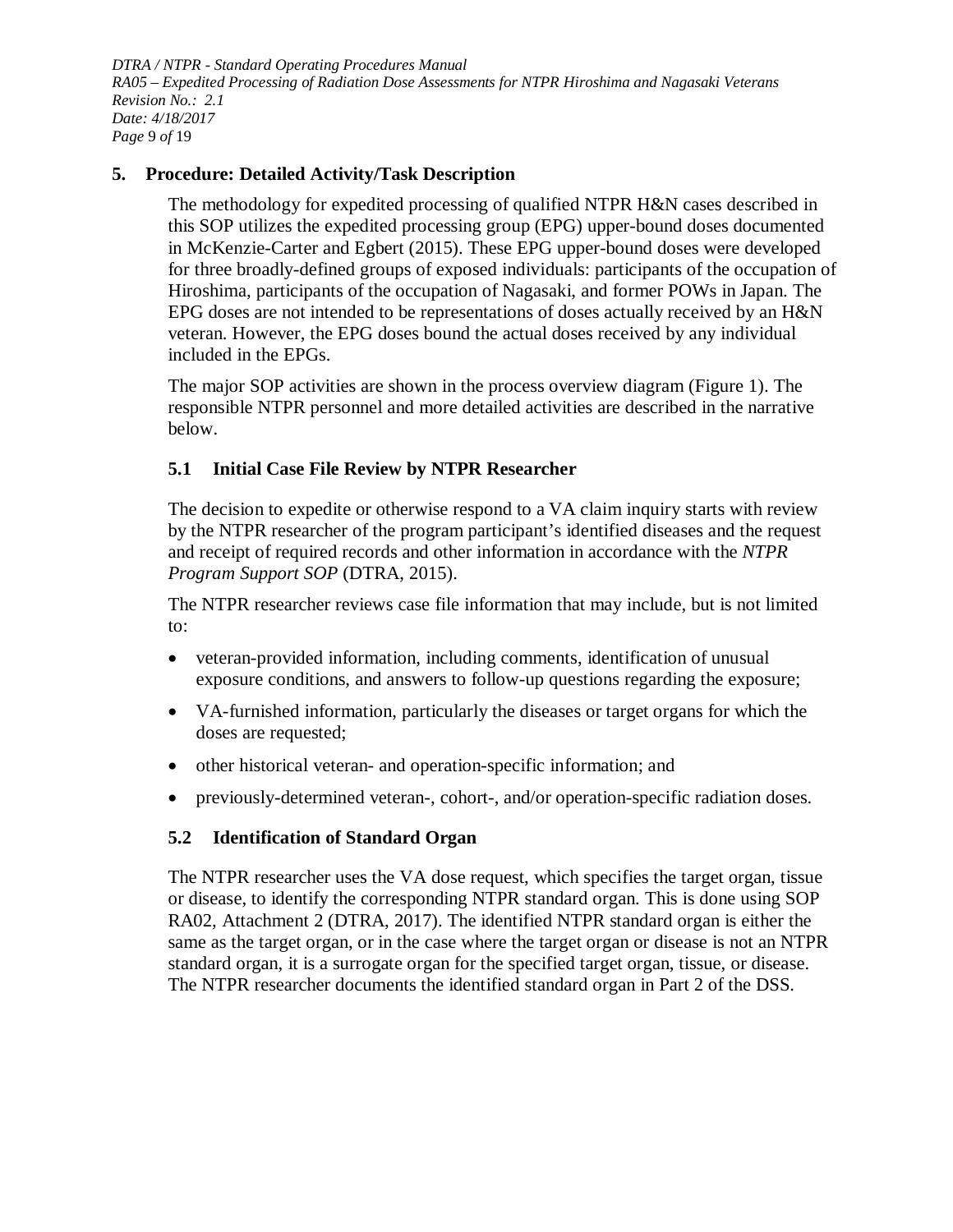*DTRA / NTPR - Standard Operating Procedures Manual RA05 – Expedited Processing of Radiation Dose Assessments for NTPR Hiroshima and Nagasaki Veterans Revision No.: 2.1 Date: 4/18/2017 Page* 10 *of* 19



<span id="page-9-0"></span>**Figure 1. H&N Dose Assessment Process Overview**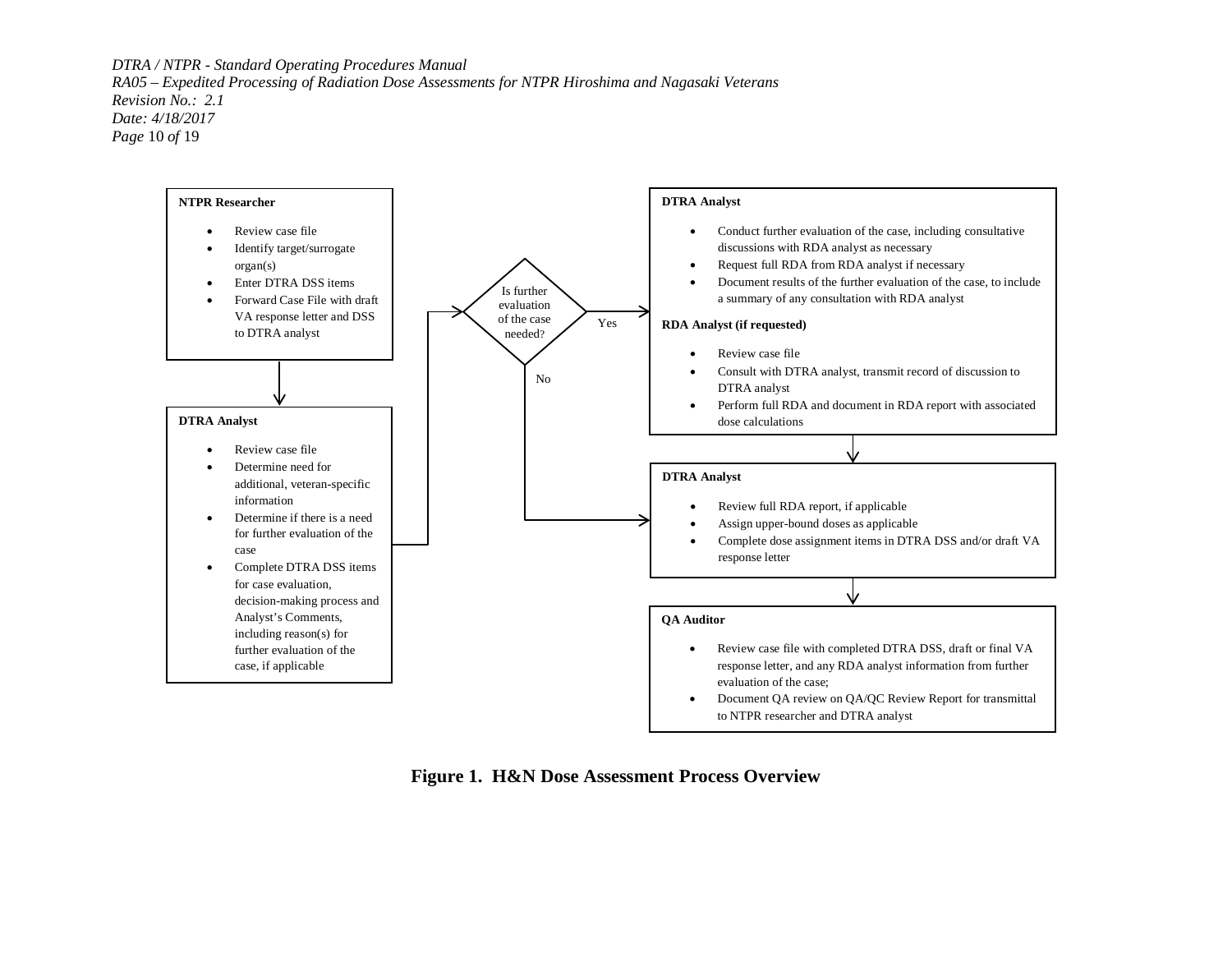*DTRA / NTPR - Standard Operating Procedures Manual RA05 – Expedited Processing of Radiation Dose Assessments for NTPR Hiroshima and Nagasaki Veterans Revision No.: 2.1 Date: 4/18/2017 Page* 11 *of* 19

#### <span id="page-10-0"></span>**5.3 Decision Summary Sheet Documentation by NTPR Researcher**

Following initial case review, the NTPR researcher completes Part 1 of the DTRA DSS shown in SOP RA02 (DTRA, 2017), Attachment 4. In completing Part 1, the NTPR researcher summarizes veteran comments, particularly those that might pertain to, or that the veteran might expect to pertain to, potential radiation exposure. The NTPR researcher clarifies or responds to issues raised by the veteran when pertinent historical information is available to do so.

The NTPR researcher also completes applicable items on Part 2 of the DSS, and identifies the EPG doses corresponding to the target organ reported in [Table](#page-16-0) A1-1 and [Table](#page-17-0) A1-2 (Attachment 1 of this SOP).

The NTPR researcher prepares a draft response letter for reporting NTPR assigned doses to the VA. For VA dose requests that are for a specific disease instead of a physical location or organ, such as chronic lymphocytic leukemia (CLL), the requested disease should be indicated in the draft VA response letter.

The NTPR researcher then forwards the case file, including the DTRA DSS and the draft VA response letter, to the DTRA analyst for evaluation and dose assignment.

#### <span id="page-10-1"></span>**5.4 DTRA Analyst Case File Review**

The DTRA analyst reviews available case file information, including Part 1 and completed portions of Part 2 of the DTRA DSS. During this review, the DTRA analyst:

- reviews the case file, including as applicable the NTPR researcher-summarized information, veteran comments, and clarifications and responses to the veteran's comments that are documented in the DSS;
- verifies that the NTPR standard organ is correctly identified and, if necessary, requests an expert medical opinion. If there is a question regarding the applicable standard organ or the radiogenicity of a medical condition, the DTRA analyst should seek a medical opinion from a qualified physician knowledgeable in radiogenic illnesses;
- determines the applicable  $EPG(s)$ ; and
- determines the need for and, if needed, requests additional veteran-specific information.

Following review and any subsequent actions as identified below, the DTRA analyst completes the remaining items in Part 2 of the DSS to include the Dose Decision, Analyst Comments, External and Internal Organ dose assignments, and the required approval. For VA dose requests that are for a specific disease instead of a physical location or organ, such as CLL, the Standard Organ from SOP RA02, Attachment 2 (DTRA, 2017), should be used for the Internal Organ(s) on Part 2 of the DSS.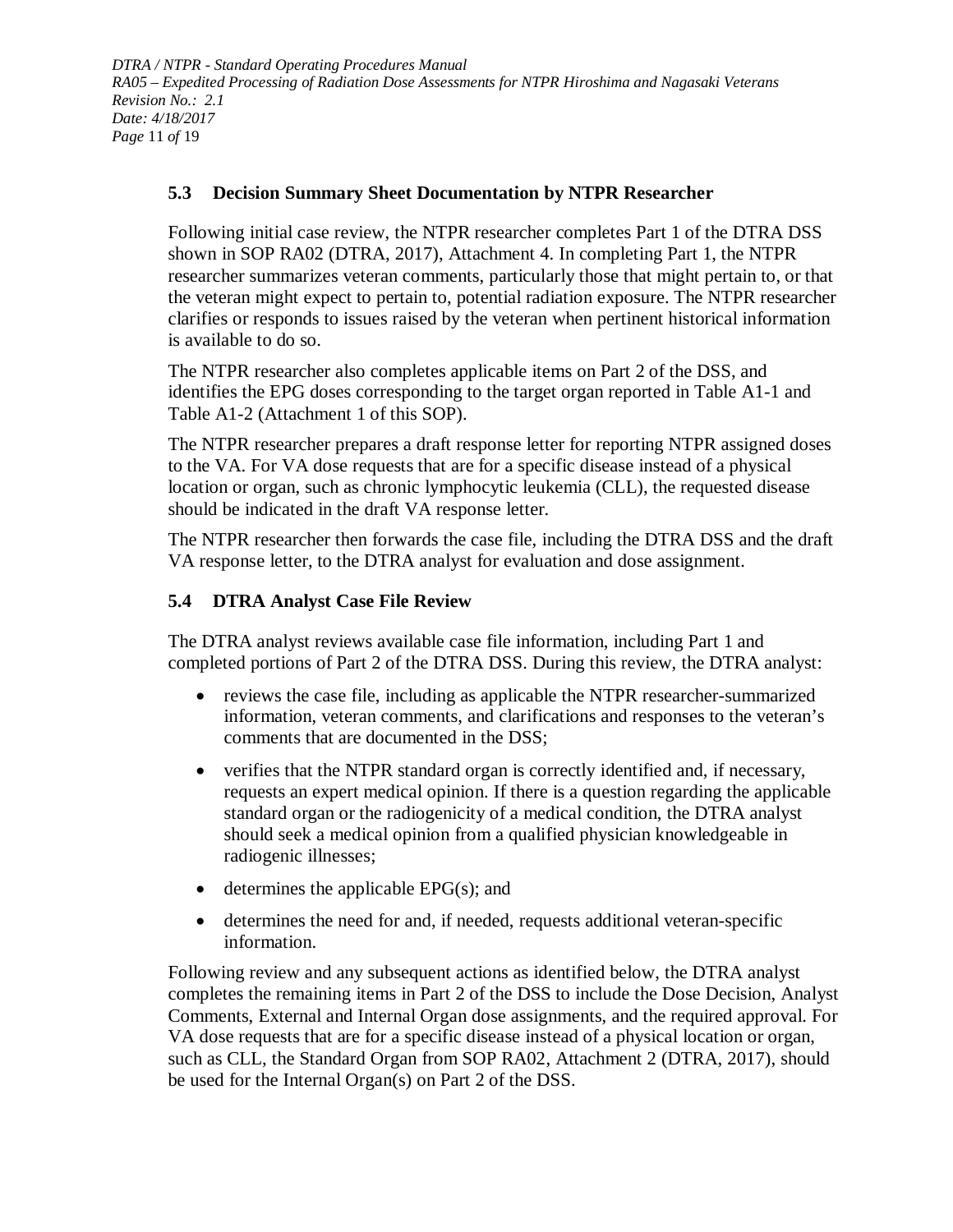*DTRA / NTPR - Standard Operating Procedures Manual RA05 – Expedited Processing of Radiation Dose Assessments for NTPR Hiroshima and Nagasaki Veterans Revision No.: 2.1 Date: 4/18/2017 Page* 12 *of* 19

#### <span id="page-11-0"></span>**5.5 Identifying the Need for Further Evaluation of the Case**

During review of the case file, the DTRA analyst determines whether the applicable EPG Total Organ Dose (TOD) can be assigned, or if the case requires further evaluation in order to assign the appropriate dose components. The case requires further evaluation if it involves any of the following:

- the applicable EPG Total Organ Dose (TOD) is greater than the corresponding Limiting Dose (LD), as identified in [Table](#page-18-0) A1-3;
- the veteran was permanently assigned to RadSafe duties, or
- the veteran incurred unique exposures not consistent with the associated EPG scenario and parameter assumptions in McKenzie-Carter and Egbert (2015) that could have resulted in higher doses,

Note that cases involving one-time or occasional contact with or handling of a potentially-contaminated item do not necessarily require any further evaluation. For example, some veterans have claimed that they picked up small items from one of the cities and carried them around or kept them as souvenirs, or that they climbed onto potentially contaminated structures; these cases have been previously evaluated with the conclusion that potential doses are below the EPG doses contained herein.

When further evaluation of a veteran's case is required in order to determine the appropriate dose components, it will involve additional review by a DTRA analyst, and/or a full RDA. These actions are described in the following subsections.

### <span id="page-11-1"></span>**5.5.1 DTRA Analyst Additional Review**

A DTRA analyst may be required to conduct a more detailed review of available information in order to determine the appropriate dose assignment. Typically this more detailed review is used to determine if the veteran's specific exposure scenario clearly indicates that the EPG TOD is bounding to the veteran's actual TOD, or if there is a need to perform a full RDA due to indications of potential exposure beyond the conditions that define the applicable EPG.

The DTRA analyst may request informal consultation with an RDA analyst during this additional review. This consultation will normally consist of only brief discussions and possibly minimal calculations or data evaluation, in order for the DTRA analyst to be able to determine if the EPG doses are adequate to assign or if a full RDA is required. If the RDA analyst is consulted during the review, the RDA analyst transmits a brief communication to the DTRA analyst to document the consultation.

If, after additional review, the DTRA analyst determines that EPG doses are adequate to assign (the veteran's actual TOD is less than both the EPG dose and the LD), the DTRA analyst documents a brief summary of the review in Part 2 of the DTRA DSS. All pertinent results of the DTRA analyst review are documented in the Analyst Comments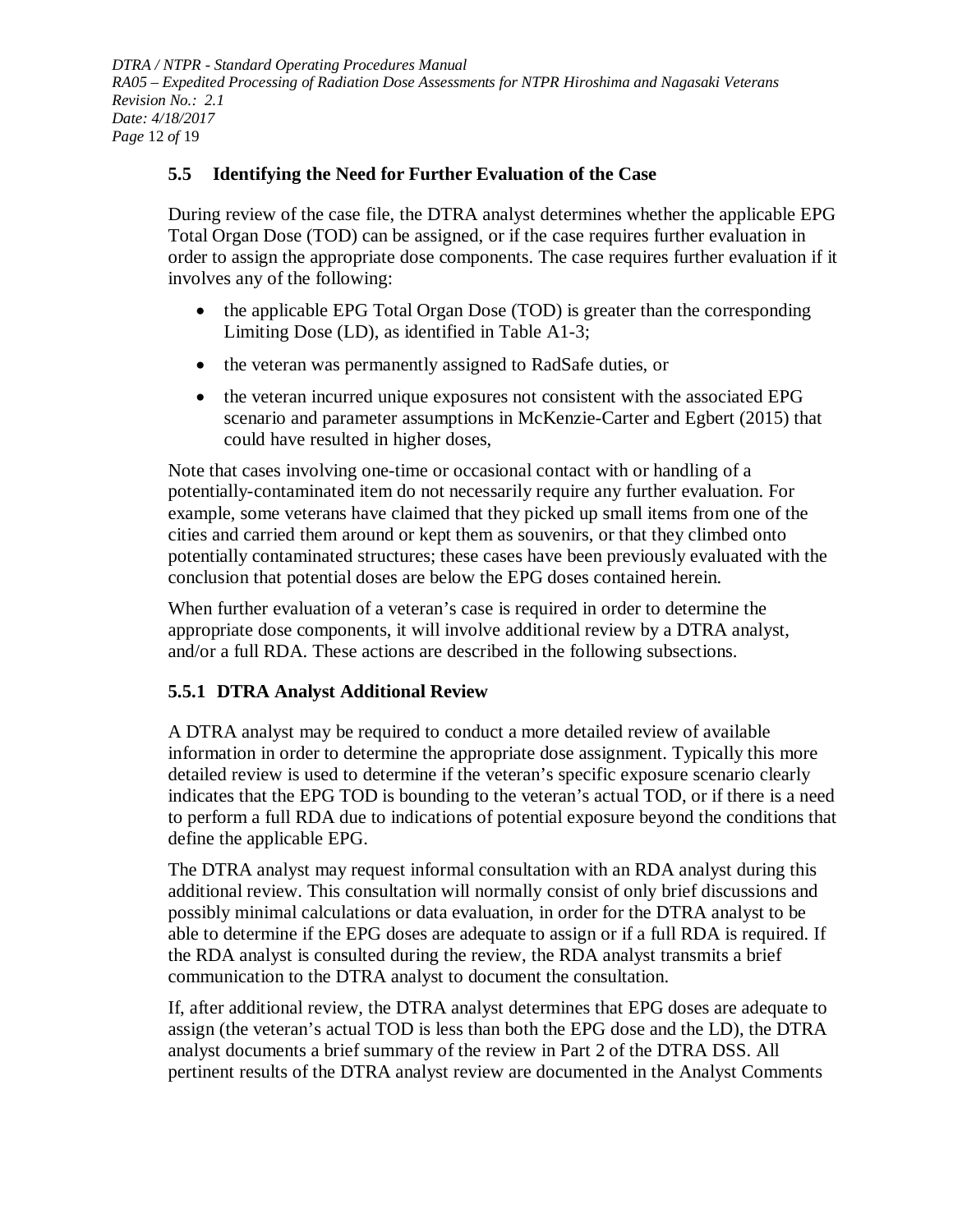*DTRA / NTPR - Standard Operating Procedures Manual RA05 – Expedited Processing of Radiation Dose Assessments for NTPR Hiroshima and Nagasaki Veterans Revision No.: 2.1 Date: 4/18/2017 Page* 13 *of* 19

of the DTRA DSS. If the EPG doses cannot be assigned, the case is excluded from expedited processing and the case is referred to an RDA analyst for a full RDA.

### <span id="page-12-0"></span>**5.5.2 Full Radiation Dose Assessment**

When the DTRA analyst determines that the case is excluded from expedited processing, a full RDA is conducted by an RDA analyst. A full RDA addresses all radiation dose components using detailed assumptions and calculations and is performed and documented in accordance with SOP RA01 (DTRA, 2017). This requirement will typically be limited to cases excluded from expedited processing based on the doses listed in Attachment 1 or where the veteran claims an unusual radiation exposure scenario that is inconsistent with the generic NTPR default assumptions used for Hiroshima, Nagasaki or POW dose assessments.

If a full RDA is required, the DTRA analyst documents the reason(s) for the full RDA requirement in Part 2 of the DSS. The RDA analyst transmits the completed RDA report and accompanying calculations to the DTRA analyst for review and inclusion in the case file.

### <span id="page-12-1"></span>**5.6 Assigning Default Expedited Processing Group Dose Components**

If the participant is not excluded from Expedited Processing per Section [5.5,](#page-11-0) the DTRA analyst performs dose assignment using the following guidance unless otherwise documented in the Analyst Comments of the DSS.

- For cases with only H&N participation, the DTRA analyst assigns the applicable EPG dose components for the requested organ(s), disease, and/or skin sites. These H&N EPG doses are reported in [Table](#page-16-0) A1-1 and [Table](#page-17-0) A1-2 (Attachment 1 of this SOP). If the case involves multiple H&N participations, the EPG TODs from each of the participations are compared and the higher value is assigned for each medical condition.
- For cases with both H&N participation and PPG and/or NTS participation, the DTRA analyst follows the guidance in SOP RA02 (DTRA, 2017)*.*
- For cases involving benign thyroid nodular disease, the DTRA analyst assigns the dose components for the thyroid for this disease. This assignment is supported by expert medical opinion indicating that radiation doses from 25–36 rem would be unlikely to change the probability of causation for benign thyroid nodular disease from "unlikely" to "as likely as not" (Reeves, 2012).

#### <span id="page-12-2"></span>**5.7 Assigning Dose Components from a full Radiation Dose Assessment**

If a full RDA has been completed, the DTRA analyst performs dose assignment using the following guidance unless otherwise documented in the Analyst Comments of the DSS.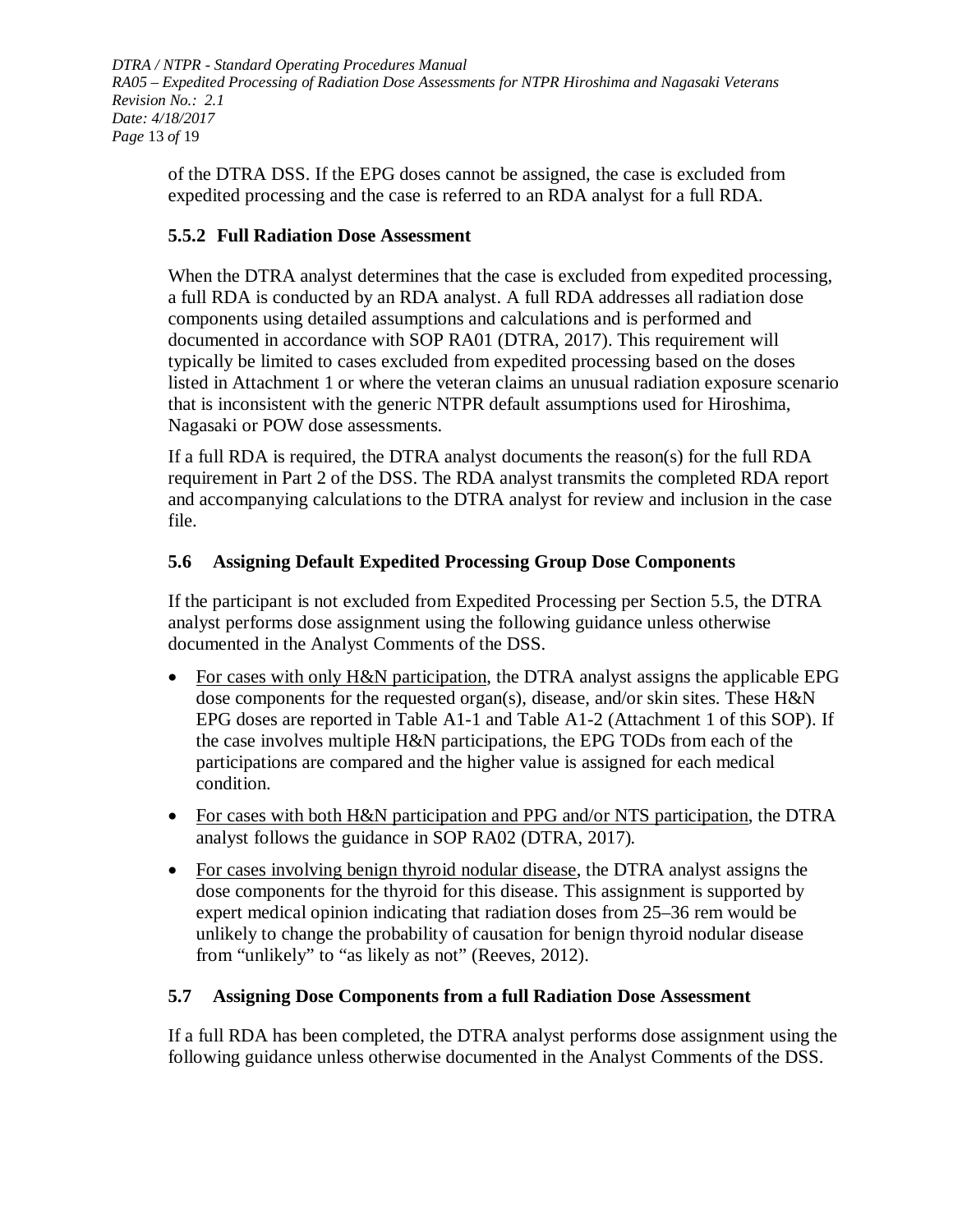*DTRA / NTPR - Standard Operating Procedures Manual RA05 – Expedited Processing of Radiation Dose Assessments for NTPR Hiroshima and Nagasaki Veterans Revision No.: 2.1 Date: 4/18/2017 Page* 14 *of* 19

- For cases with only H&N participation, the DTRA analyst assigns all dose components from the RDA for the veteran's H&N participation. If the case involves multiple H&N participations, the RDA must include all periods of participation.
- For cases with both H&N participation and PPG and/or NTS participation, the DTRA analyst assigns all H&N RDA dose components for the veteran's H&N participation, and then follows the guidance in SOP RA02 (DTRA, 2017)*.*

#### <span id="page-13-0"></span>**5.8 Completion of Decision Summary Sheet**

For dose assignments not requiring a full RDA, the DTRA analyst completes applicable sections of Part 2 of the DSS using researcher-documented information from Part 1, veteran-provided information, and other relevant information from the case file. In Part 2, (Justification), the DTRA analyst documents the reference document (typically this or another RDA SOP) that is the basis for the decision. In Analyst Comments, the DTRA analyst documents any specific EPGs used in the decision-making and additional exposure scenarios that are consistent with historical records, different than those of the comparable EPG, and that could potentially result in radiation doses greater than those of the EPG. The DTRA analyst determines and documents whether any such additional exposure scenarios could increase the veteran's radiation total dose above the EPG TOD. The DTRA analyst also summarizes the rationale used for the dose assignment, pertinent historical and dose information, and veteran comments and applicable responses in the Analyst Comments section. If further evaluation of the case results in a dose assignment other than the EPG doses, the DTRA analyst documents the dose assignment in Part 2 of the DSS.

#### <span id="page-13-1"></span>**5.9 Quality Assurance Auditor Review**

The QA auditor reviews the case file and documents the performance of the quality review of the decision-making process, the DTRA DSS, the draft VA response letter, RDA analyst documentation (if applicable), and the resulting dose assignment for clarity, completeness, and conformance to NTPR policies and procedures. The QA auditor may be assisted by a QA reviewer in this review. The QA auditor documents the results of the review on a QA/QC Review Report for Decision Summary Sheet. If corrections or changes are recommended by the QA auditor, actions described above may be repeated as appropriate for the completion and documentation of the dose assignment and reporting of results to the VA.

#### <span id="page-13-2"></span>**6. Data and Records Management**

Documentation resulting from implementation of this SOP is added to the case file and may include any of the following:

- Relevant documentation obtained or developed in accordance with DTRA (2015);
- NTPR researcher additions to the DTRA DSS;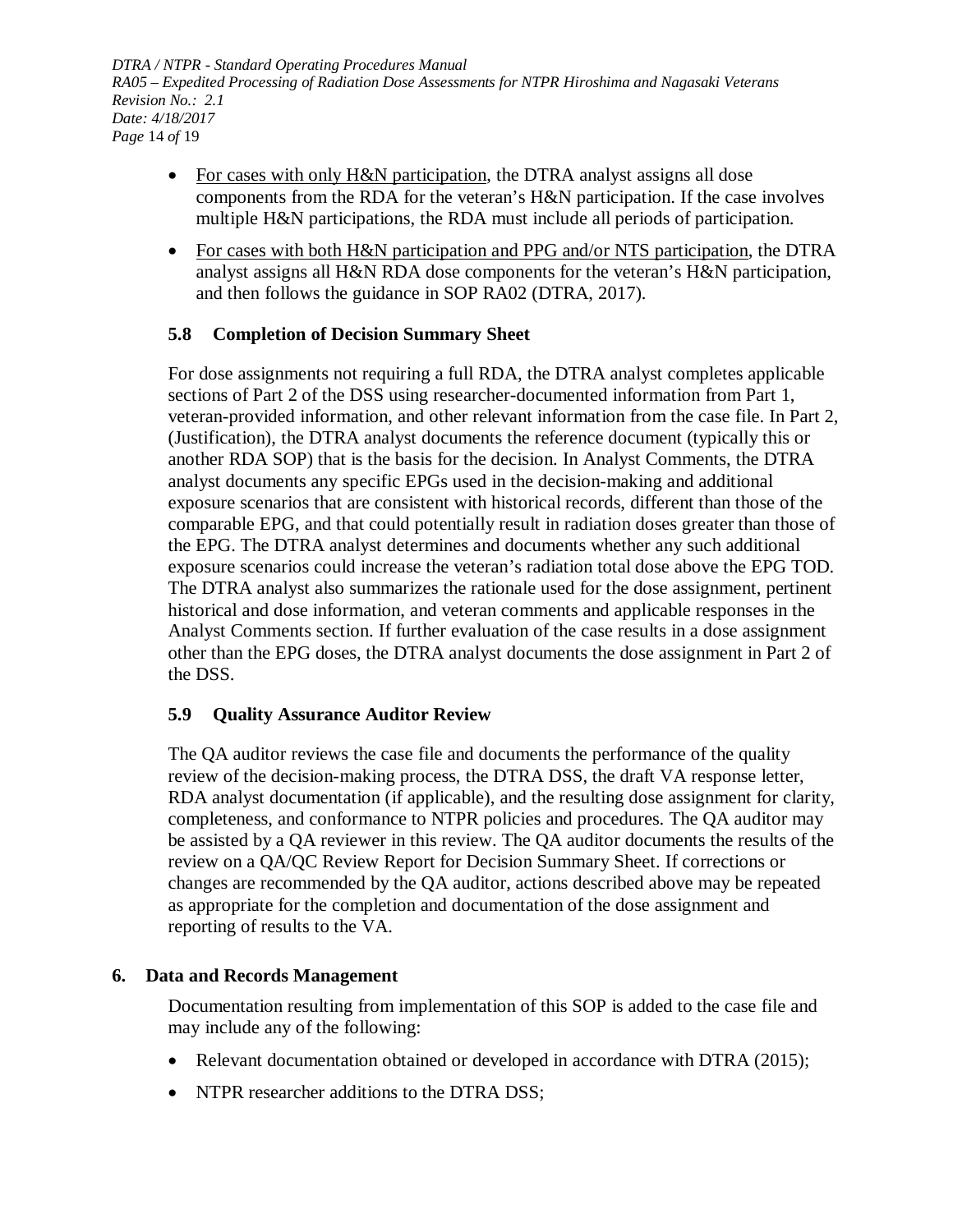*DTRA / NTPR - Standard Operating Procedures Manual RA05 – Expedited Processing of Radiation Dose Assessments for NTPR Hiroshima and Nagasaki Veterans Revision No.: 2.1 Date: 4/18/2017 Page* 15 *of* 19

- DTRA analyst additions to the DTRA DSS;
- Results of consultation with an RDA analyst, consisting of a brief summary of any communications;
- An RDA Report and supporting radiation dose calculations, in accordance with SOP RA01 (DTRA, 2017) if a full RDA is performed;
- QA auditor QA/QC Review Report for Decision Summary Sheet;
- Draft and/or final VA response letter.

#### <span id="page-14-0"></span>**7. Quality Control and Quality Assurance**

Independent review of the records, process, and results related to radiation dose assignment, including both expedited processing and full RDAs, is performed and documented by the QA auditor. Results of case processing and quality reviews are reported to DTRA NTPR program management during semi-annual NTPR Program Management Reviews and in a Quarterly Quality Report with associated Reported Quality Issues (RQIs) spreadsheet. Areas in need of corrective action are identified and tracked through to correction on the RQI.

#### <span id="page-14-1"></span>**8. Referenced NTPR Standard Operating Procedures**

- (1) RA01 Radiation Dose Assessment for Cases Requiring Detailed Analysis
- (2) RA02 Expedited Processing of Radiation Dose Assessments for Atmospheric Nuclear Weapons Testing Veterans

#### <span id="page-14-2"></span>**9. Reference Materials**

- (1) DTRA (Defense Threat Reduction Agency), 2015. NTPR Program Support SOP. CDRL – A008, Defense Threat Reduction Agency. Fort Belvoir, VA. March 27.
- (2) DTRA (Defense Threat Reduction Agency), 2017. *Nuclear Test Personnel Review, Standard Operating Procedures for Radiation Dose Assessments – List and Overview, Update: January 2017*. DTRA-SOP-17-01, Defense Threat Reduction Agency, Fort Belvoir, VA. January 13.
- (3) McKenzie-Carter, M. and Egbert, S. 2015. *Technical Basis for Expedited Processing of Radiation Dose Assessments for NTPR Hiroshima and Nagasaki Participants.* DTRA-TR-15-044, Defense Threat Reduction Agency, Fort Belvoir, VA. November 16.
- (4) Reeves, G. to Murray, B. 2012. Electronic mail (email), Subject: Expedited doses for non-malignant thyroid disease. June 28.
- (5) VA (U.S. Department of Veterans Affairs), 1985. 38CFR3.102: *Title 38 - Pensions, Bonuses, and Veterans' Relief. Chapter 1 – Department of Veterans Affairs (Continued). Part 3 – Adjudication. Section 3.102 - Reasonable doubt*. 50 FR 34458, Aug. 26, 1985, as amended at 66 FR 45630, Aug. 29, 2001.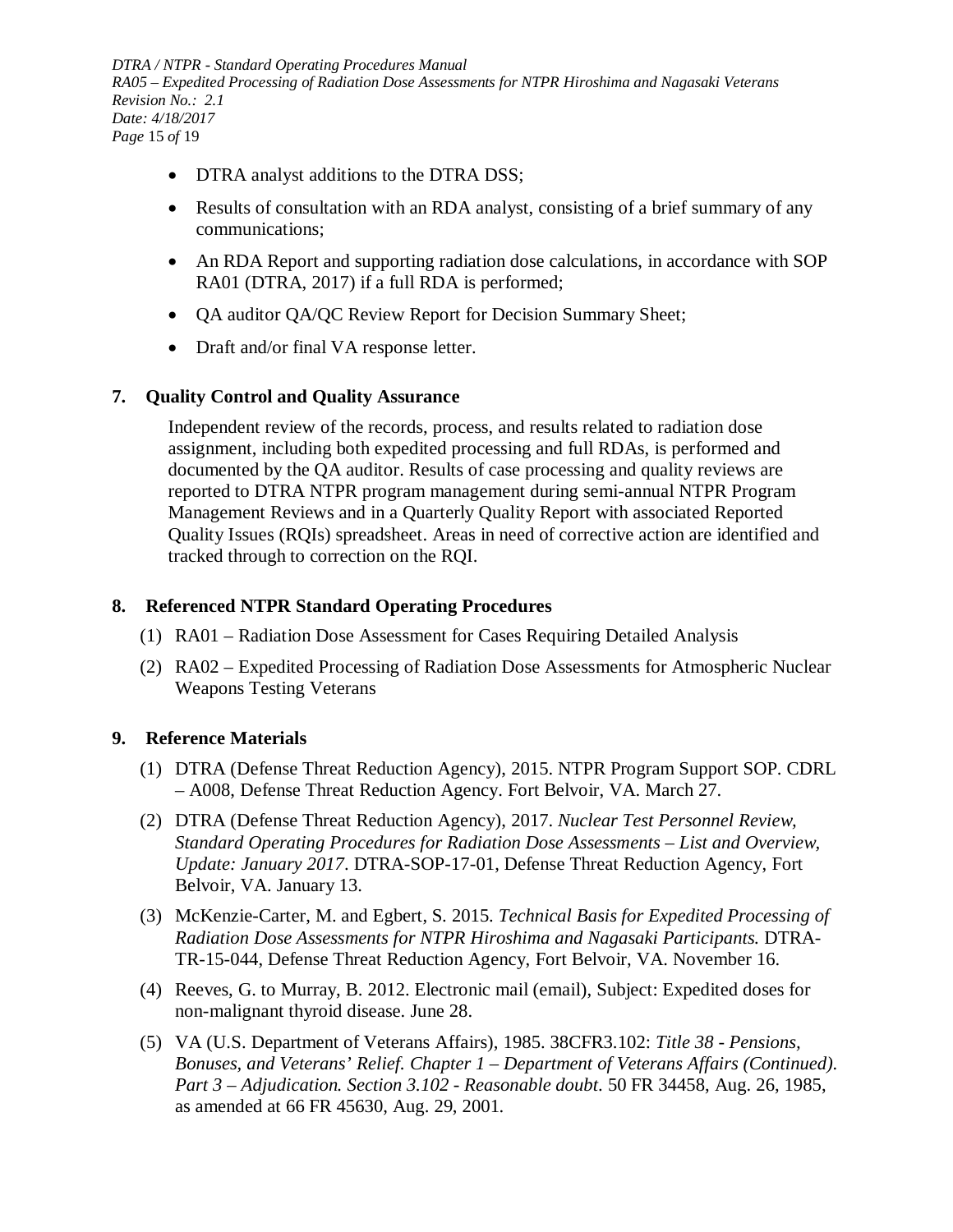<span id="page-15-0"></span>*DTRA / NTPR - Standard Operating Procedures Manual RA05 – Expedited Processing of Radiation Dose Assessments for NTPR Hiroshima and Nagasaki Veterans Revision No.: 2.1 Date: 4/18/2017 Page* 16 *of* 19

## **Attachment 1**

## **Expedited Processing Group (EPG) Doses for H&N Participants**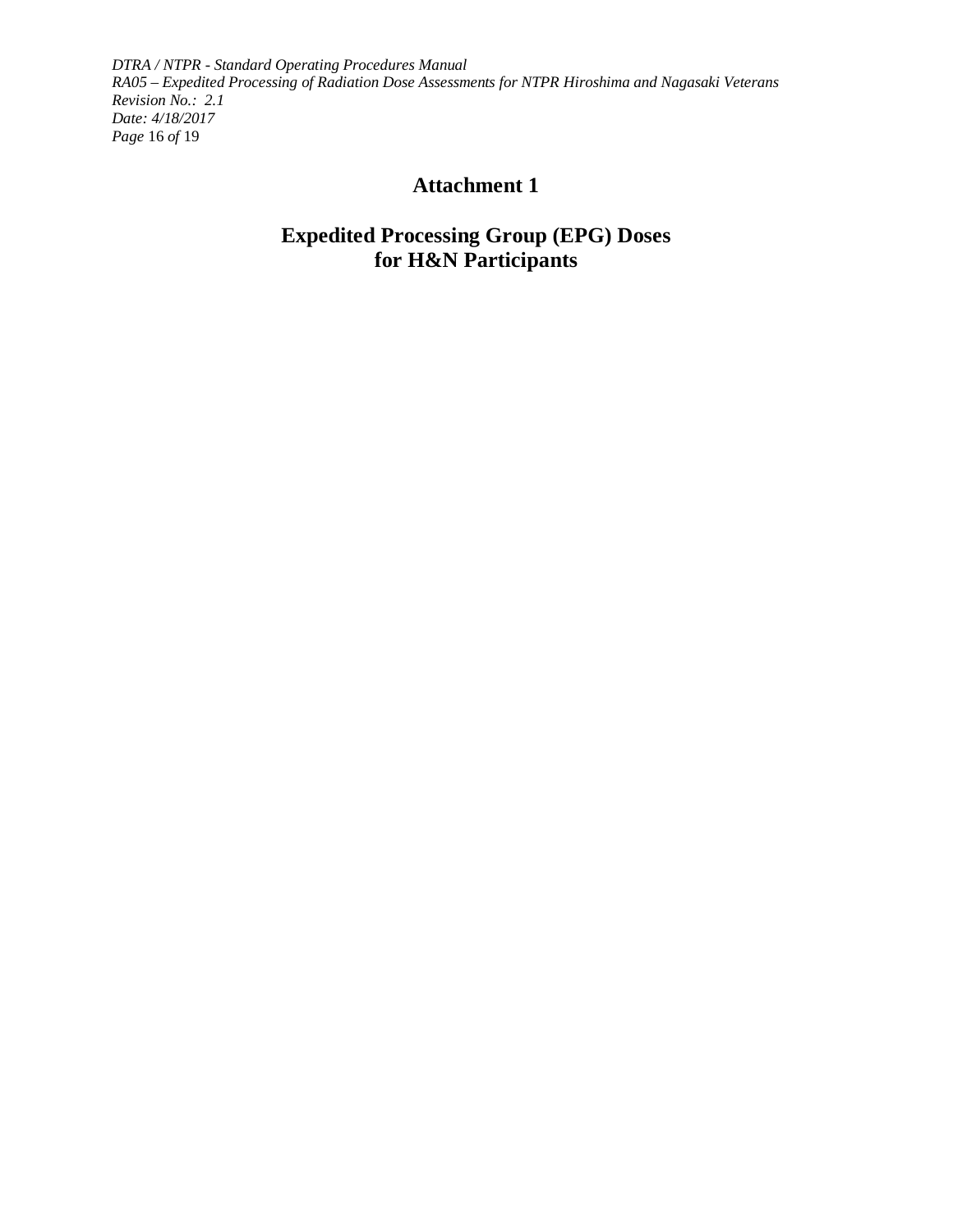*DTRA / NTPR - Standard Operating Procedures Manual RA05 – Expedited Processing of Radiation Dose Assessments for NTPR Hiroshima and Nagasaki Veterans Revision No.: 2.1 Date: 4/18/2017 Page* 17 *of* 19

| <b>External Whole-Body Gamma Doses (rem)</b> |                  |                                   |                  |                 |              |                  |  |
|----------------------------------------------|------------------|-----------------------------------|------------------|-----------------|--------------|------------------|--|
| <b>Hiroshima</b><br><b>Organ or Tissue</b>   |                  | <b>Nagasaki</b>                   |                  | <b>POW</b>      |              |                  |  |
| All                                          | 0.22             |                                   | 0.74             |                 | 2.2          |                  |  |
|                                              |                  | <b>Internal Organ Doses (rem)</b> |                  |                 |              |                  |  |
|                                              |                  | <b>Hiroshima</b>                  |                  | <b>Nagasaki</b> |              | <b>POW</b>       |  |
|                                              | <b>Beta plus</b> |                                   | <b>Beta plus</b> |                 |              | <b>Beta plus</b> |  |
| <b>Internal Organ</b>                        | <b>Alpha</b>     | Gamma                             | <b>Alpha</b>     | Gamma           | <b>Alpha</b> | Gamma            |  |
| <b>Adrenals</b>                              | < 0.001          | 0.051                             | 0.030            | 0.31            | 0.004        | 0.074            |  |
| Bone surface                                 | 0.001            | 0.026                             | 17               | 2.6             | 2.0          | 0.30             |  |
| <b>Brain</b>                                 | < 0.001          | 0.010                             | 0.030            | 0.24            | 0.004        | 0.040            |  |
| <b>Breast</b>                                | < 0.001          | 0.051                             | 0.030            | 0.25            | 0.004        | 0.044            |  |
| Stomach wall                                 | < 0.001          | 0.032                             | 0.031            | 0.90            | 0.004        | 1.6              |  |
| Small intestine wall                         | < 0.001          | 0.024                             | 0.032            | 1.9             | 0.004        | 2.4              |  |
| Upper large intestine wall                   | < 0.001          | 0.038                             | 0.043            | 8.4             | 0.004        | 7.4              |  |
| Lower large intestine wall                   | < 0.001          | 0.069                             | 0.068            | 23              | 0.004        | 12               |  |
| Kidneys                                      | < 0.001          | 0.025                             | 0.070            | 0.36            | 0.009        | 0.20             |  |
| Liver                                        | < 0.001          | 0.053                             | 3.6              | 0.47            | 0.43         | 0.18             |  |
| Extra-thoracic region                        | < 0.001          | 0.34                              | 0.12             | 0.50            | 0.020        | 1.5              |  |
| Lung                                         | < 0.001          | 0.64                              | 0.25             | 1.6             | 0.043        | 1.7              |  |
| Muscle                                       | < 0.001          | 0.026                             | 0.030            | 0.31            | 0.004        | 0.078            |  |
| Pancreas                                     | < 0.001          | 0.041                             | 0.030            | 0.33            | 0.004        | 0.11             |  |
| Red marrow                                   | < 0.001          | 0.032                             | 0.81             | 1.3             | 0.097        | 0.17             |  |
| Spleen                                       | < 0.001          | 0.041                             | 0.030            | 0.31            | 0.004        | 0.085            |  |
| <b>Testes</b>                                | < 0.001          | 0.009                             | 0.23             | 0.29            | 0.028        | 0.060            |  |
| Thymus                                       | < 0.001          | 0.060                             | 0.030            | 0.27            | 0.004        | 0.053            |  |
| Thyroid                                      | < 0.001          | 0.025                             | 0.030            | 2.3             | $0.004*$     | $17^*$           |  |
| Urinary bladder wall                         | < 0.001          | 0.013                             | 0.030            | 0.47            | 0.004        | 0.48             |  |

### <span id="page-16-0"></span>**Table A1-1. Whole Body and Internal Organ Expedited Processing Group (EPG) Doses for H&N Participants**

\* POW cases with thyroid cancer are excluded from expedited processing. However, these doses should be assigned for all other POW claims for which the thyroid is the target or surrogate organ, including benign thyroid nodular disease.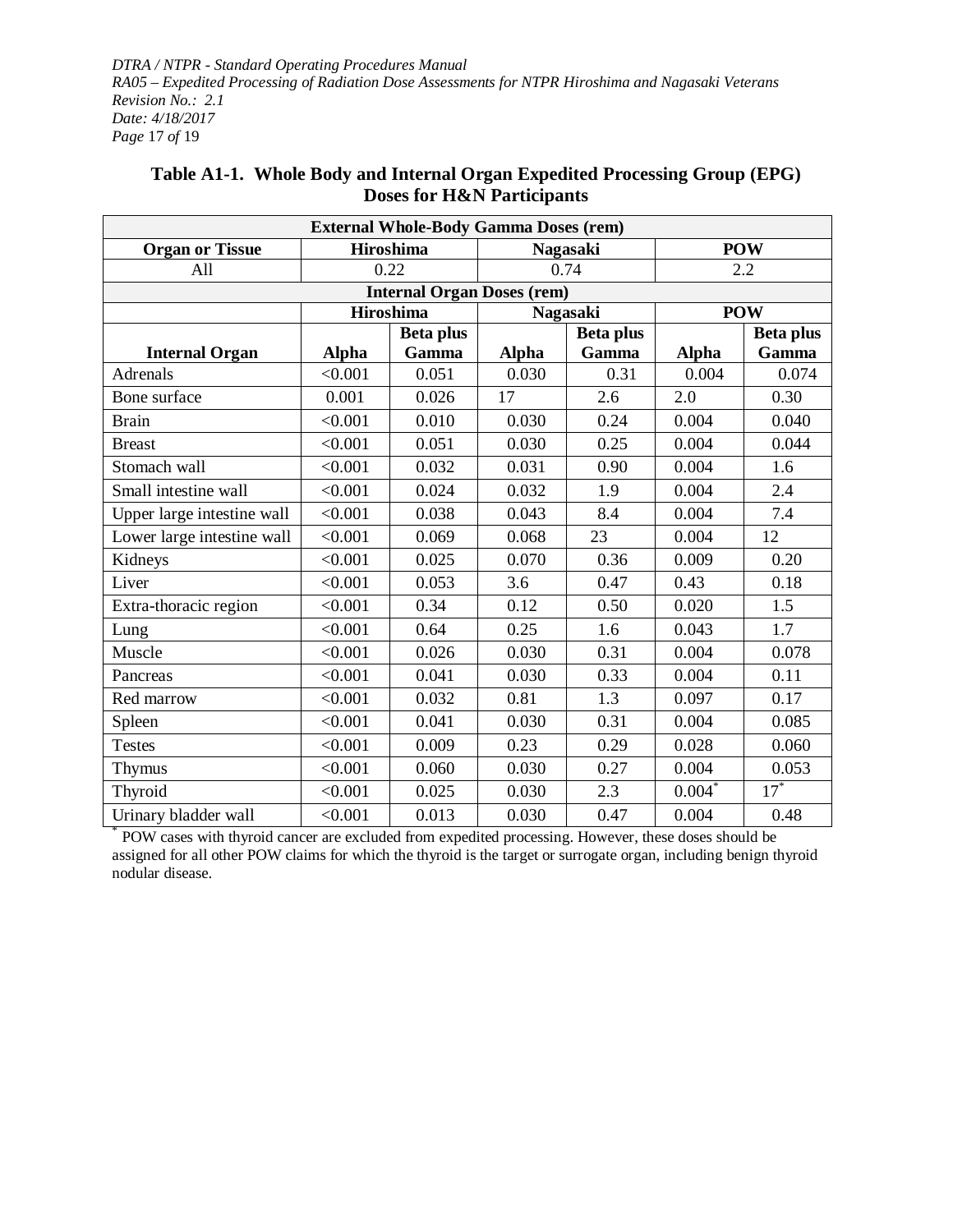*DTRA / NTPR - Standard Operating Procedures Manual RA05 – Expedited Processing of Radiation Dose Assessments for NTPR Hiroshima and Nagasaki Veterans Revision No.: 2.1 Date: 4/18/2017 Page* 18 *of* 19

| Table A1-2. Eye Lens and Skin Expedited Processing Group (EPG) Doses |
|----------------------------------------------------------------------|
| for H&N Participants                                                 |

<span id="page-17-0"></span>

| <b>External Beta + Gamma Doses (rem)</b>             |                                        |                  |                       |                                               |                                                                |  |  |
|------------------------------------------------------|----------------------------------------|------------------|-----------------------|-----------------------------------------------|----------------------------------------------------------------|--|--|
| <b>Organ/Tissue/Disease</b>                          | <b>Hiroshima</b>                       |                  | <b>Nagasaki</b>       | <b>POW</b>                                    |                                                                |  |  |
| Lens of Eye (posterior<br>subcapsular cataract)      | 0.23                                   |                  | 1.8                   | 4.1                                           |                                                                |  |  |
|                                                      | <b>Hiroshima</b>                       |                  | <b>Nagasaki</b>       | <b>POW</b>                                    |                                                                |  |  |
| <b>Organ/Tissue/Disease</b>                          | <b>All sites</b><br>above the<br>ankle | Foot or<br>ankle | <b>All skin sites</b> | Top of<br>head, neck,<br>waist,<br>foot/ankle | All sites except<br>top of head,<br>neck, waist,<br>foot/ankle |  |  |
| Skin: Malignant Melanoma<br>and Basal Cell Carcinoma | 3.4                                    | $\ast$           | $\ast$                | $\ast$                                        | $\ast$                                                         |  |  |
| Skin: Squamous Cell<br>Carcinoma                     | 3.4                                    | 7.3              | 68                    | $\ast$                                        | 170                                                            |  |  |

**\*** Cases with these skin cancer/skin site combinations are excluded from expedited processing.